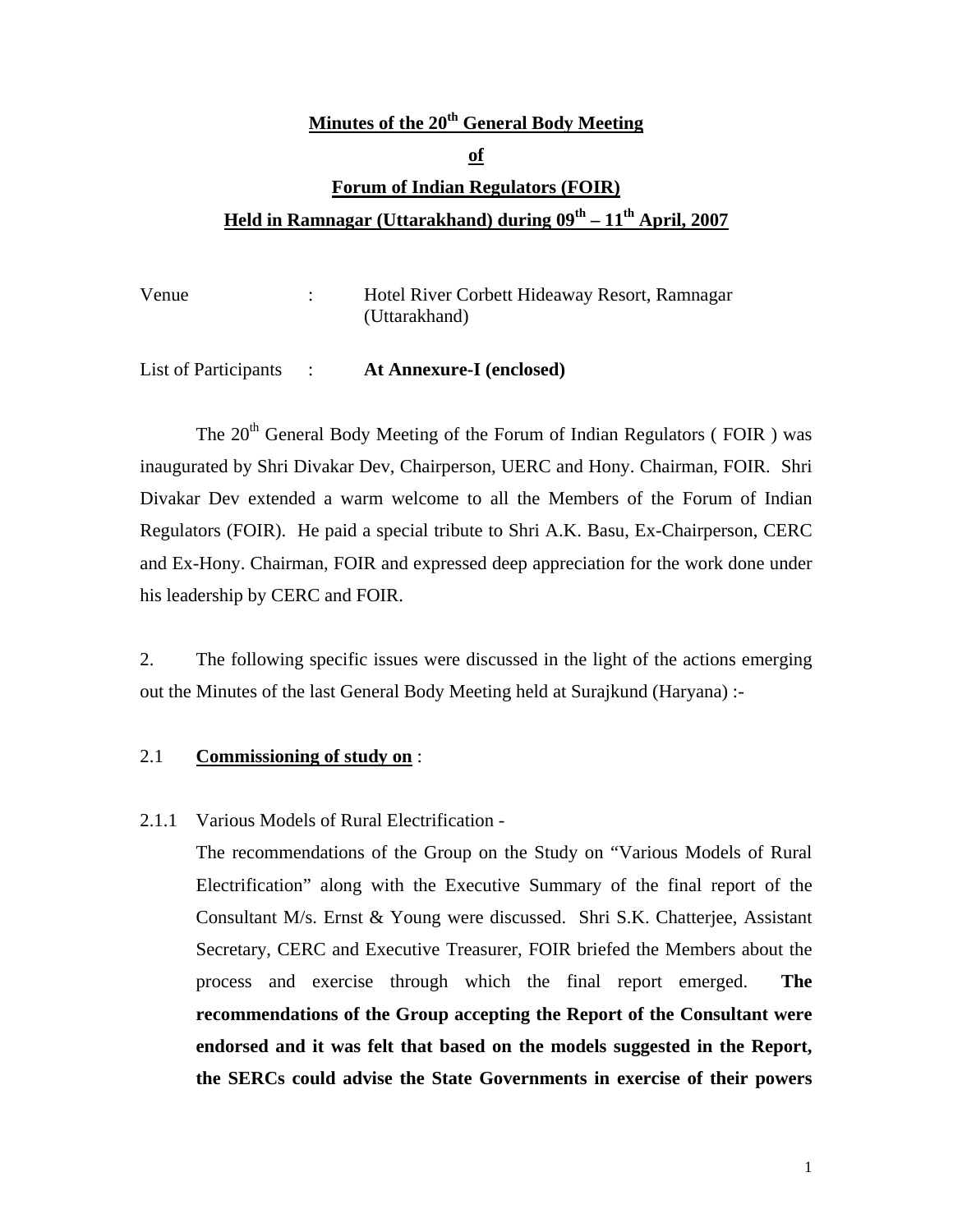**under section 86 (2) of the Electricity Act**. The Report shall now be circulated to all the Regulatory Commissions for further action, and final payment (against the agreed consultancy fee of Rs.9.78 lakh + taxes) released to the Consultant by FOIR Secretariat.

#### 2.1.2 Consumer Advocacy –

 The recommendations of the Group constituted to commission studies on "Measures for Enhanced Interface of the Electricity Regulatory Commission with the Public (Consumer Advocacy)" were discussed. Members expressed strong sentiments about the need for enhanced awareness about the existence of and the good work done by the Regulatory Commissions, amongst the stakeholders, especially the consumers. UPERC made a presentation highlighting the action taken by the Commission towards Consumer Advocacy. Shri K.P. Pandey, Chairperson, KERC also informed the Members about the measures on Consumer Advocacy taken by the State Commission in Karnataka. Shri S.K. Jena, Member, OERC also apprised the Members of the measures taken by the Commission in Orissa in this regard. The general feeling was that the subject of the study was State specific and could be addressed at each State level. Dr. Pramod Deo, Chairperson, MERC, Shri S.K. Misra, Chairperson, CSERC and Shri Surinder Pal, Member, APERC who were also Members of the Group constituted for commissioning the study on "Measures for Enhanced Interface of the Electricity Regulatory Commission with the Public (Consumer Advocacy)" explained that the Terms of Reference (TOR) for the study were prepared with due regard to the sentiments expressed and mandate given by the FOIR in its meeting held in June, 2006. Given the response received from the bidding Consultants, the Group was convinced that the recommended Consultant was the most suitable amongst the applicants to carry out the study, if at all the study were to be commissioned. However, **after a detailed discussion, the Members felt that a broad strategy on the issue, especially, the strategy to reach out to the consumer, might be evolved by each SERC and that the study on the subject at the FOIR level might not be pursued for the moment.**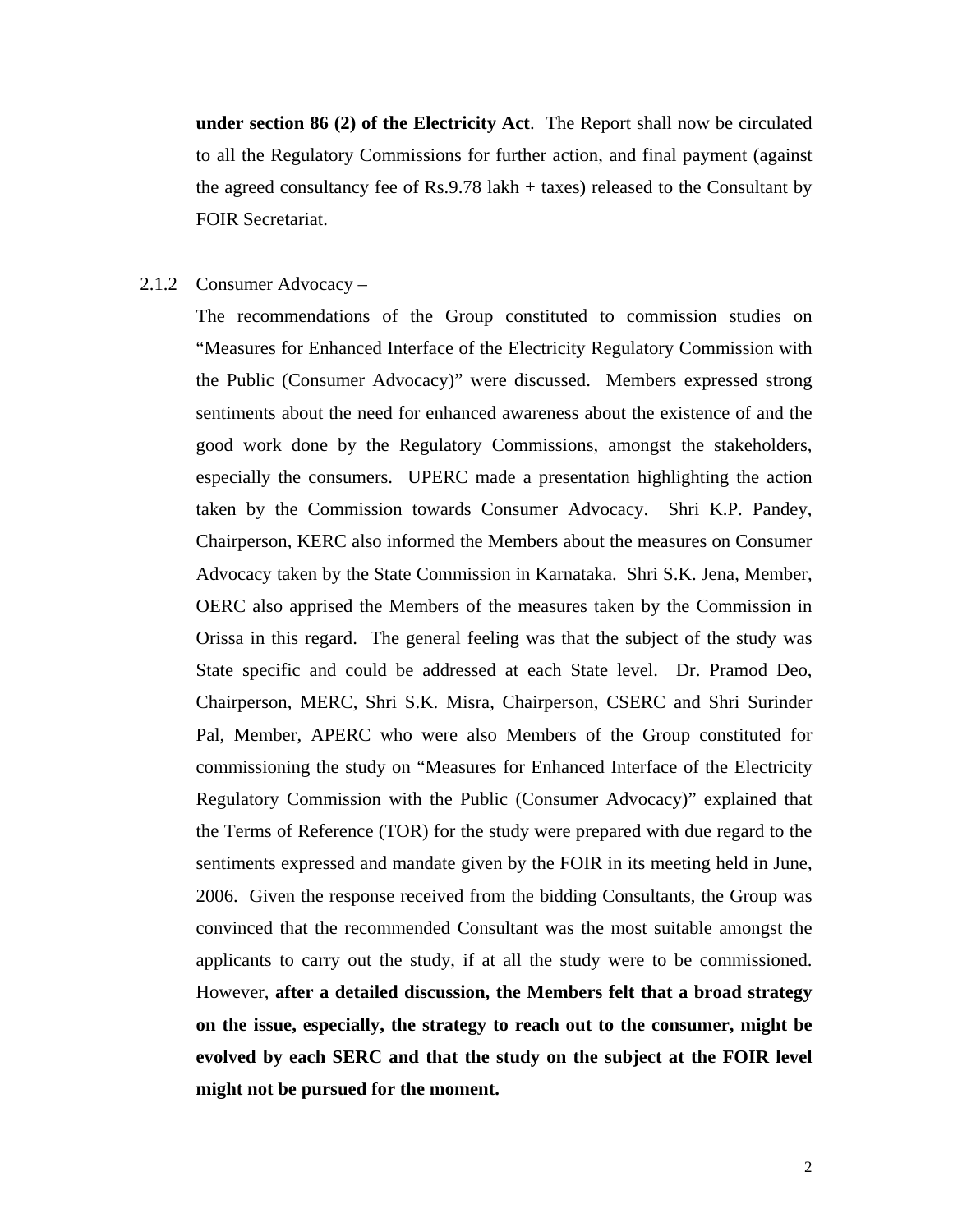#### 2.2. **Review on the Status of Metering** :

 Shri S.K. Chatterjee, Assistant Secretary, CERC and Executive Treasurer, FOIR informed that comments from only two State Commissions have been received so far on the Regulation on Metering by CEA. **It was decided that comments, if any, on the issue might be sent by other State Commissions within 15 days to the FOIR Secretariat after which, the Group constituted for the purpose would have a meeting with the Chairperson, CEA for suggesting improvements/amendments, if any, in the Metering Regulation.** 

2.3. Dr. Pramod Deo, Chairperson, MERC, drew attention towards the amendments suggested by the MERC in the Minutes of the last meeting, with reference to Agriculture metering and requested FOIR Secretariat to carry out the desired editorial correction.

### 3. **With the above observations and decisions, the Minutes of the 19th GBM were confirmed.**

4. After confirmation of the Minutes, the following agenda items were taken up for discussion :

#### **(I) Proposal for commissioning of studies on (i) Estimation of Loss in the Distribution and (ii) Estimation of Agriculture Consumption.**

4.1 The Members were apprised of the status regarding commissioning of the studies on the subject. It was informed that the studies could not be commissioned in view of the opinion expressed by some Members that the scope of work for the studies at the national level would be too wide to be covered by a single Consultant. After discussion, it was felt that the subject was highly State specific and that ideally each SERC should evolve its own measures either through a study at the State level or based on the similar studies, if any already conducted by agencies like CEA. **It was, therefore, decided not to pursue the study on the subject at the FOIR level.**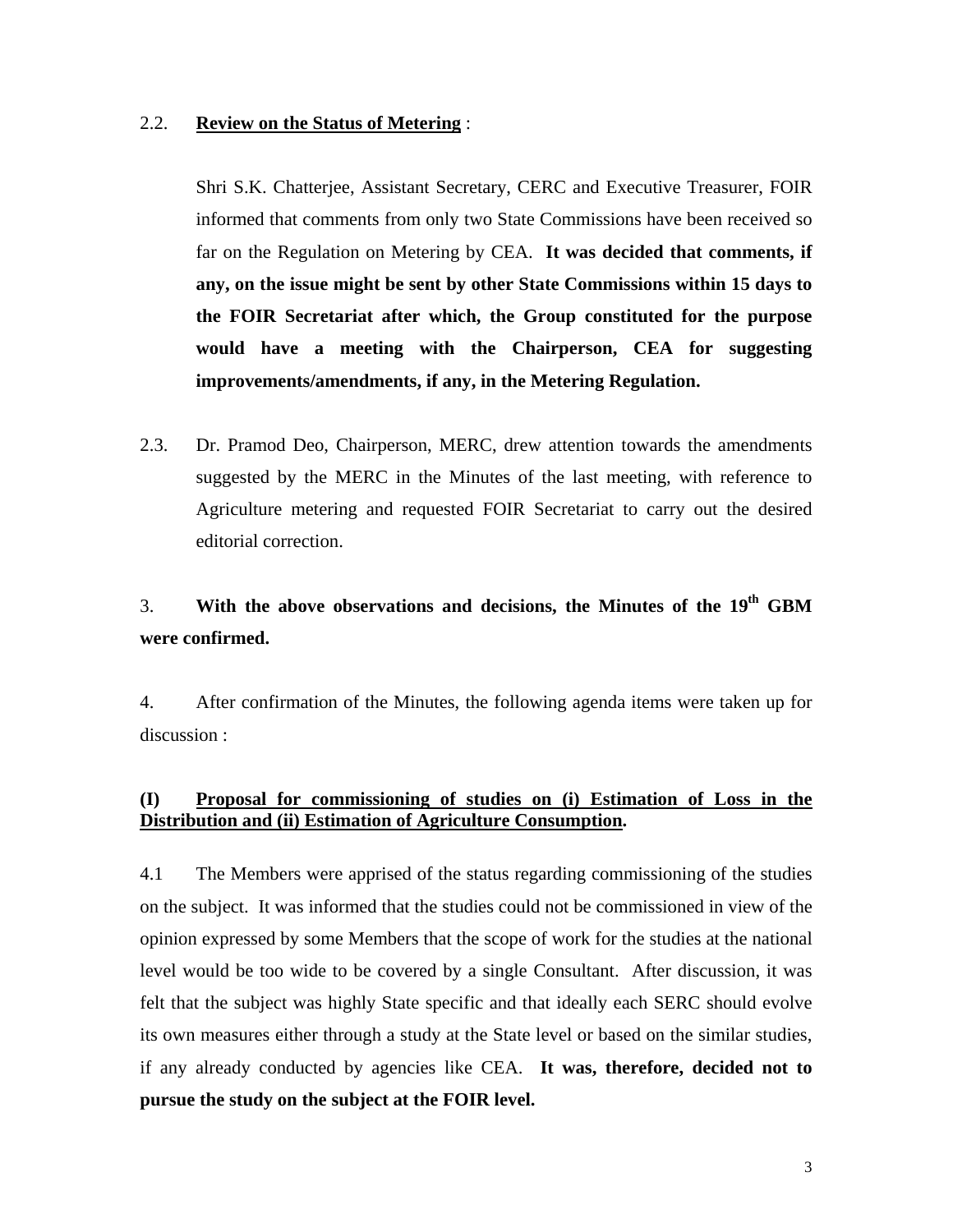#### **(II) Discussion on "Consumer Grievance Redressal Machinery" – issues in connection with the working of Consumer Grievance Redressal/Ombudsman.**

4.2 The background paper circulated in this regard was discussed and several Members expressed their opinion on general and specific issues arising out of the paper. **It was decided that each SERC/Hony. Member would forward detailed comments by 15th May, 2007 on the paper/note on the subject to the FOIR Secretariat which will compile them and place before the next meeting of FOIR for consideration.** 

#### **5. Miscellaneous.**

- (I) Some Members stated that the State Commissions faced problems because of the Appellate Tribunal's Benches sitting only in Delhi. Attention was drawn towards section112 (2)(c) of the Electricity Act, 2003 which provides that "*the Benches of the Appellate Tribunal shall ordinarily sit at Delhi and such other places as the Central Government, may, in consultation with the Chairperson of the Appellate Tribunal, notify*". **It was felt that the issue highlighting the problems being faced by the SERCs in this regard be brought to the notice of the Ministry of Power requesting the Ministry to notify Benches of the Tribunal in various Regions, in exercise of its power under section 112 (2)(c) of the Act.**
- (II) The issue regarding commissioning of studies/research by FOIR was discussed in general. Some Members felt that the State Commissions often had State specific issues to commission study on and that it could be explored as to whether such proposals for commissioning of studies by SERCs could be part funded by FOIR. It was informed that FOIR as a Society has been recognized as a charitable organization under the Income Tax Act, which exempts the Society from the requirement of payment of Income Tax on a specified portion of its income, on account of the Society spending its funds on activities like research, training etc. **It was decided that the rules/by laws in this regard might be examined by FOIR Secretariat to find out as to (a) whether FOIR funds could be used to fund the research proposals of the**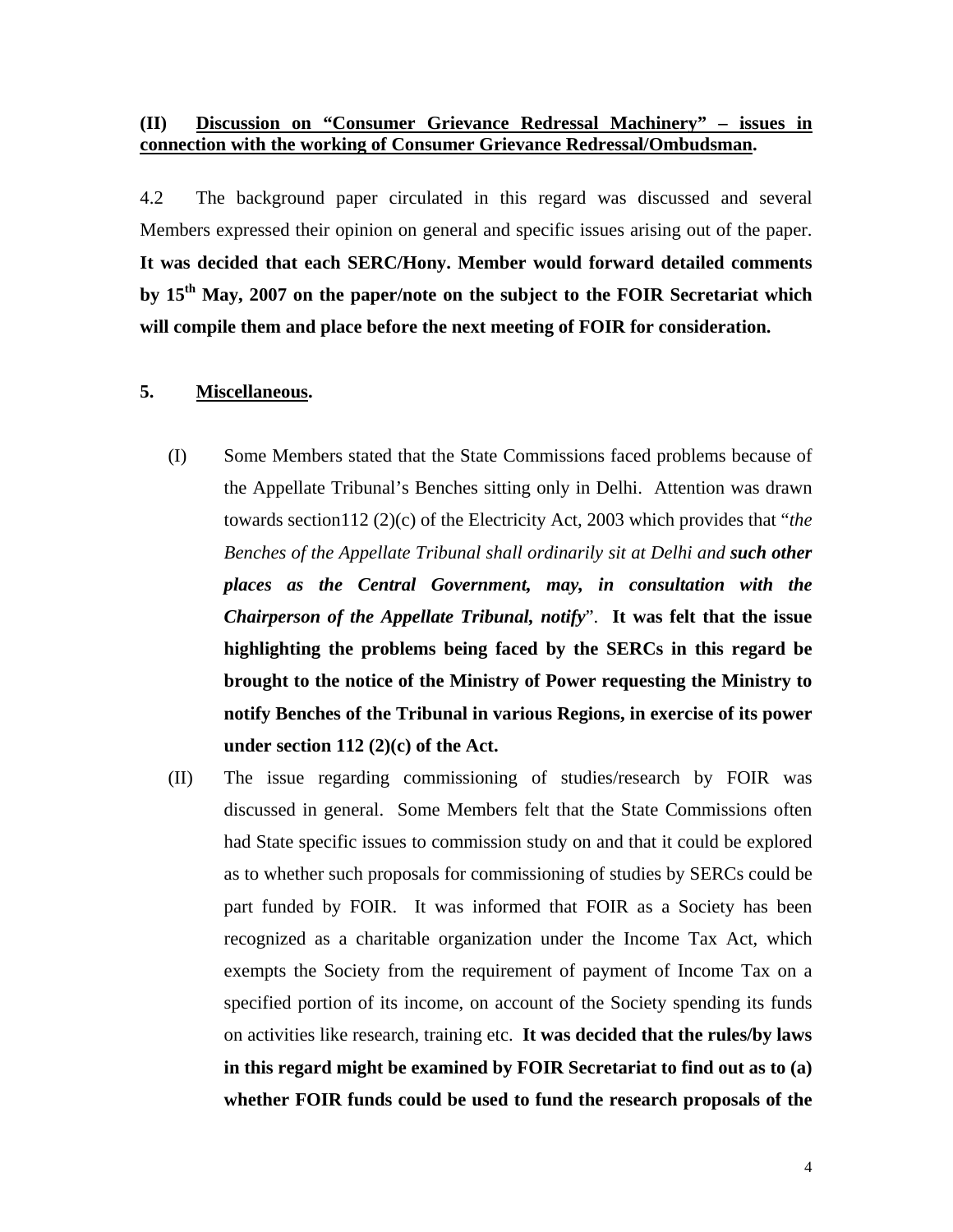**Members of the FOIR, instead of funding the research activities by the FOIR itself and (b) even in such an event (of FOIR 'itself' not funding the research activities) whether Income Tax exemption, as stated above, could be claimed by the FOIR. If it is so, the State Commissions could be advised to send proposals for part funding by FOIR. The proposals, after they are received at FOIR Secretariat could be considered and approved by the Hony. Chairman of the FOIR. Chairperson, UPERC felt that a Group could be constituted for the purpose of examining the proposals received from various State Commissions before recommending the proposal along with percentage of funding by FOIR, to Hony. Chairman of FOIR for approval.** 

- (III) Uttarakhand Electricity Regulatory Commission (UERC) made a presentation on a case study which highlighted inter alia the need for activating consumer groups/organizations which could advocate and safeguard the interests of the consumers in various fora.
- (IV) Shri Bhanu Bhushan, Member, CERC and Hony. Secretary, FOIR informed the Members about the important orders/concept papers issued by CERC and requested them to give their considered views on the issues to enable the Central Commission to take informed view on such issues of importance.

6. Hony. Chairman, FOIR conveyed his gratitude towards the entire team of UERC for their arduous efforts at organizing the meeting at Ramnagar. He also thanked and conveyed his deep appreciation to the staff of FOIR Secretariat for their assistance in hosting the meeting.

The meeting ended with thanks to the Chair.

\*\*\*\*\*\*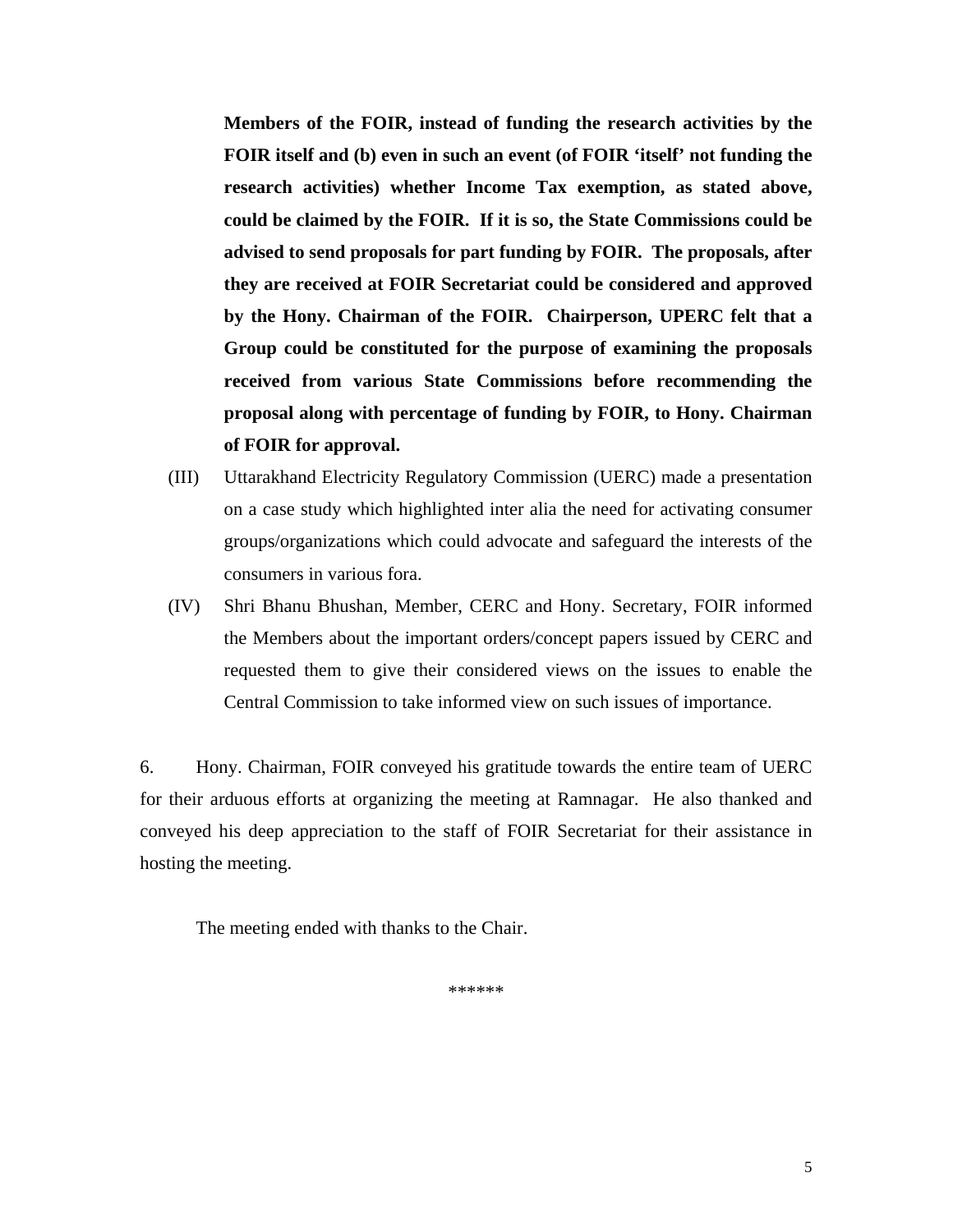# **LIST OF PARTICIPANTS ATTENDED THE 20TH GENERAL BODY MEETING**

### **OF**

### **FORUM OF INDIAN REGULATORS ( FOIR )**

# **HELD AT HOTEL RIVER CORBETT HIDEAWAY RESORT, RAMNAGAR (UTTARAKHAND)**

# **DURING 09TH – 11TH APRIL, 2007**

| S. No. | <b>Name</b>             | <b>Designation</b>    |
|--------|-------------------------|-----------------------|
| 01.    | Shri Divakar Dev        | Chairperson, UERC and |
|        |                         | Hony. Chairman, FOIR  |
| 02.    | Shri P.K. Bora          | Chairperson, AERC     |
| 03.    | Shri S.K. Misra         | Chairperson, CSERC    |
| 04.    | Shri G. Subba Rao       | Chairperson, GERC     |
| 05.    | Shri Bhaskar Chatterjee | Chairperson, HERC     |
| 06.    | Shri K.B. Pillai        | Chairperson, J&KSERC  |
| 07.    | Shri S.K.F. Kujur       | Chairperson, JSERC    |
| 08.    | Shri K.P. Pandey        | Chairperson, KERC     |
| 09.    | Shri C. Balakrishnan    | Chairperson, KSERC    |
| 10.    | Dr. J.L. Bose           | Chairperson, MPERC    |
| 11.    | Dr. Pramod Deo          | Chairperson, MERC     |
| 12.    | Shri Jai Singh Gill     | Chairperson, PSERC    |
| 13.    | Shri S.S. Chakraborty   | Chairperson, TERC     |
| 14.    | Shri Vijoy Kumar        | Chairperson, UPERC    |
| 15.    | Shri S.N. Ghosh         | Chairperson, WBERC    |
| 16.    | Shri A.K. Basu          | Ex-Chairperson, CERC  |
| 17.    | Shri V.K. Sood          | Ex-Chairperson, DERC  |
| 18.    | Shri A. Balraj          | Ex-Chairperson, TNERC |
| 19.    | Shri Bhanu Bhushan      | Member, CERC          |
| 20.    | Shri Surinder Pal       | Member, APERC         |
| 21.    | Shri Himadri Dutta      | Member, AERC          |
| 22.    | Shri B.K. Halder        | Member, BERC          |
| 23.    | Shri S.K. Jayaswal      | Member, BERC          |
| 24.    | Shri Sarat Chandra      | Member, CSERC         |
| 25.    | Shri R. Krishnamoorthy  | Member, DERC          |
| 26.    | Shri K. Venugopal       | Member, DERC          |
| 27.    | Shri Manmohan           | Member, GERC          |
| 28.    | Shri Tej S. Tewatia     | Member, HERC          |
| 29.    | Shri T.R. Dhaka         | Member, HERC          |
| 30.    | Shri P.C. Verma         | Member, JSERC         |
| 31.    | Smt. Shakuntala Sinha   | Member, JSERC         |